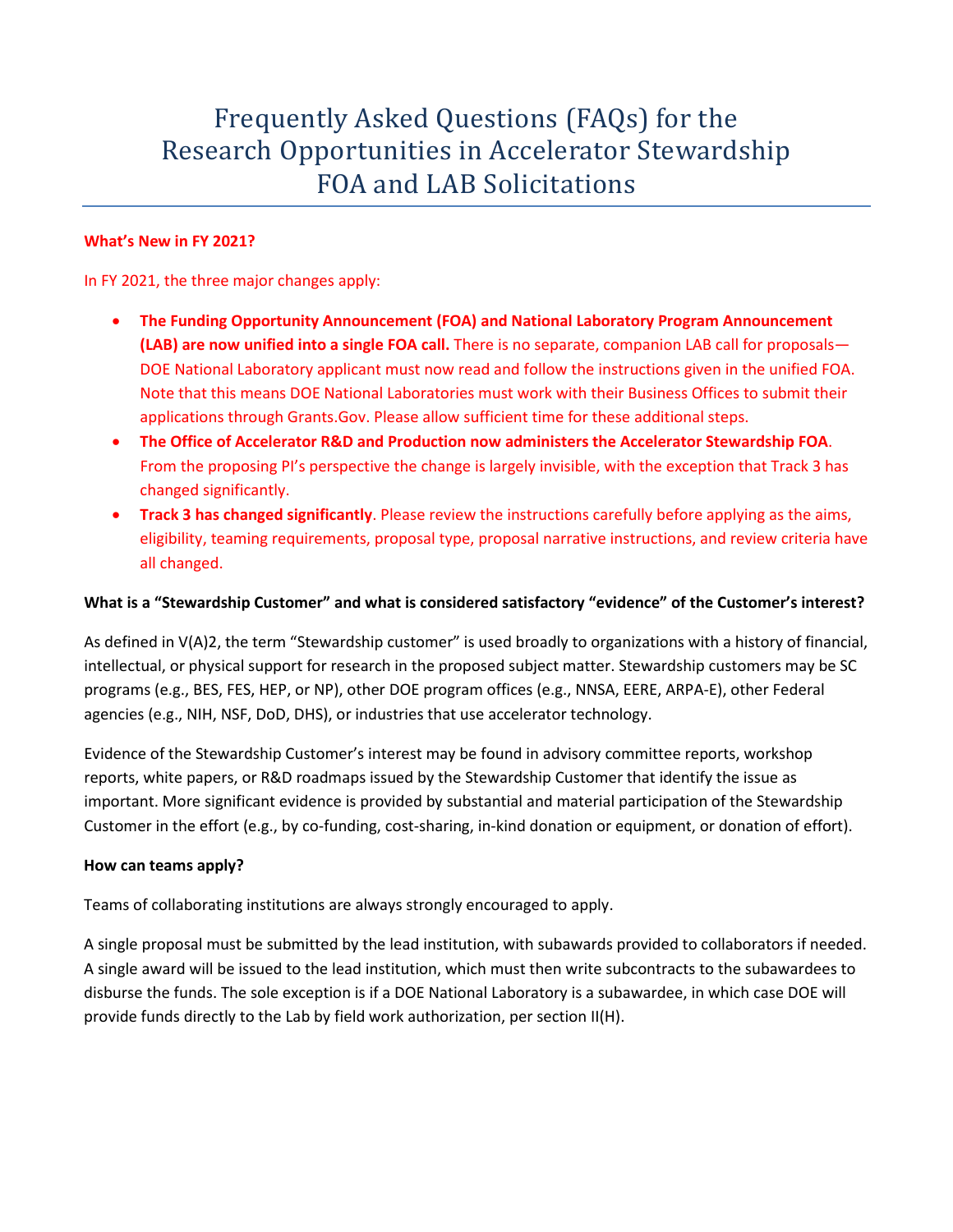#### **What are you looking for in a "team"?**

Teaming is strongly encouraged for proposals to any Track. "Teaming" in the context of this solicitation means the substantial collaboration of two or more institutions to achieve the proposal's goals. It is a central aim of Accelerator Stewardship that technologies developed for basic research find use in a wealth of other applications, and often an excellent way to achieve this is through teams composed of people with expertise in (1) the accelerator technology, (2) the requirements of the new application, and (3) what's required to make a viable commercial product. Track 1 proposals (applied R&D) in particular are expected to be from multiinstitutional teams. Track 2 proposals (basic R&D) are encouraged to be from teams, but this should be determined by the nature of the work.

In the case of Track 3 proposals, teaming between industrial companies, universities, National Laboratories, and a business school or business consulting firm is necessary to ensure the accelerator sector business plan will be developed with a broad perspective and with the input of a sufficiently broad set of stakeholders. The inclusion of a business school or private consulting firm on the team is highly desirable to (1) engage a disinterested party to guide the business plan towards a balanced sector-wide perspective and (2) to provide an academic perspective on business analysis, somewhat mitigating the difficulties of having any one company reveal its analysis and strategic approach. It would be reasonable to have the business school or consulting firm be the lead institution, but this is not required.

The quality of the team is an explicit review criteria, please see section  $V(A)2$ .

## **What if a DOE National Lab is a collaborator on my proposal? What should the budget include? Who receives the funding, and what does section II(H) mean?**

Collaborating with a DOE National Laboratory is much like collaborating with any other institution. However, because DOE already has contracts with the Labs, there are some subtle differences:

#### **What should the budget and budget narrative include?**

For all proposals, a single proposal must be filed and the budget and budget narrative should include (and explain) funding requests from **all** participants, **including** any participating DOE National Laboratories.

#### **Who receives the funding, and what does section II(H) mean?**

In all cases, funds that are destined for a DOE National Laboratory will be provided directly to the lab through the DOE Field Work Authorization System. This applies even if the Lab is a subawardee. We will provide further instructions during award negotiations.

#### **Is a Letter of Intent (LOI) required?**

No, but a Pre-Application (FOA applicants) or Pre-Proposal (LAB applicants) is required. See the Funding Opportunity Announcement section IV(B) for further details.

## **Should I submit my proposal to a specific Office of Science accelerator R&D call or to the Accelerator Stewardship solicitation?**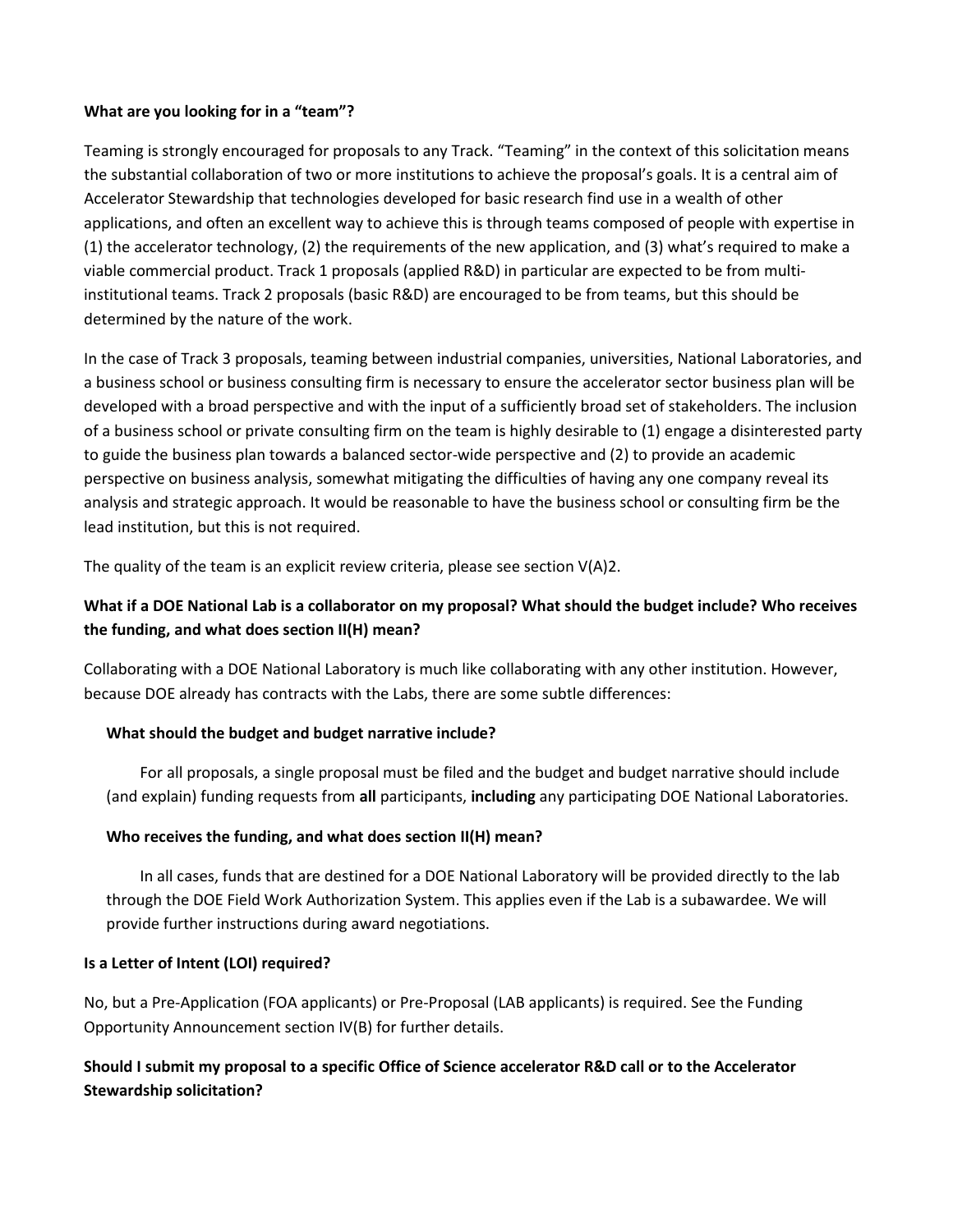If the work you propose predominantly impacts one Office of Science (e.g., BES, FES, HEP, or NP), submit the proposal to the respective Office's accelerator R&D call. If the work you propose is cross-cutting (i.e. impacts several Offices of Science, or several federal agencies' missions, and there is a clear stewardship customer, submit the proposal to the Accelerator Stewardship call. See the Funding Opportunity Announcement section V(A)2 "Merit Review Criteria" for further details.

# **What if I've submitted a substantially similar proposal to another solicitation at another agency? Am I forbidden from submitting my proposal?**

No, but you must list the duplicative proposal in Appendix 2: Current and Pending Support. Concurrent submission of an application to other organizations for simultaneous consideration will not prejudice its review. We will, however, contact the other agency prior to making an award to establish the disposition of the duplicate request.

## **How many proposals may one PI (or one institution) submit?**

There is no limit. However, PIs are strongly encouraged to focus their effort on one proposal where their interests and capabilities align well with the objectives of the solicitation and they can write a strong proposal.

#### **Are letters of endorsement from collaborators helpful?**

Endorsement letters are not recommended for pre-proposals, but may be helpful for full proposals.

#### **Can DOE labs apply to Track 2?**

No. See the Funding Opportunity Announcement, section III(A), Eligibility.

#### **Can DOE labs apply to Track 3?**

Yes.

## **Can labs apply to the Funding Opportunity Announcement (FOA)?**

NEW! Labs must apply to the FOA, which now covers all applicants.

#### **Can Track 2 applications include a DOE Lab as a subaward?**

Yes. The university must lead the effort, and such an arrangement must not be used to circumvent the restrictions on Track 2 eligibility. See the Funding Opportunity Announcement, sections II(H)and II(I).

#### **What is the typical award size?**

The award size depends on the Track, the topic, the work scope, the available funding, and other factors. Track 1 awards generally average approximately \$2M/3 years, Track 2 awards generally average \$500k/3 years, and Track 3 awards are limited to no more than \$200k/1 year. That said, the requested budget should always be driven by the research goals and proposed work scope, not the other way around.

#### **What is the typical award duration?**